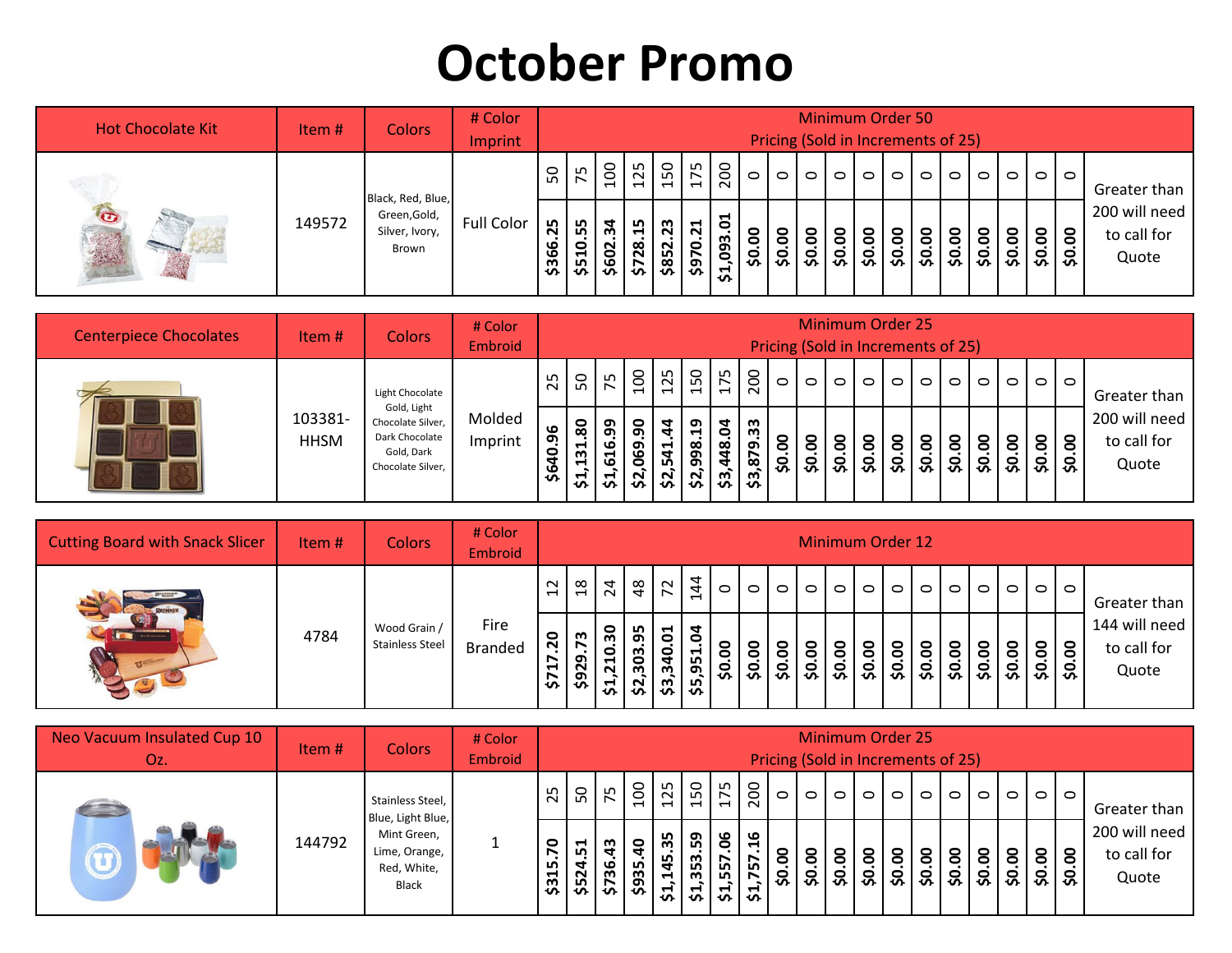## **October Promo**

| <b>Silicone Oven Mitt</b> | Item $#$ | <b>Colors</b>                                     | # Color<br>Embroid |                     |                              |     |                          |                               |                                                    |                      |         |         | <b>Minimum Order 75</b><br>Pricing (Sold in Increments of 25) |                                  |                          |          |                   |         |         |                          |                         |                                       |
|---------------------------|----------|---------------------------------------------------|--------------------|---------------------|------------------------------|-----|--------------------------|-------------------------------|----------------------------------------------------|----------------------|---------|---------|---------------------------------------------------------------|----------------------------------|--------------------------|----------|-------------------|---------|---------|--------------------------|-------------------------|---------------------------------------|
|                           |          |                                                   |                    | 75                  | 100                          | 125 | 50<br>$-1 -$             | ഗ<br>$\overline{\phantom{0}}$ | 200                                                | $\circ$              | $\circ$ | $\circ$ | $\circ$                                                       | $\circ$                          | $\overline{\phantom{0}}$ | $\circ$  | $\circ$           | $\circ$ | $\circ$ |                          | $\circ$ $\circ$ $\circ$ | Greater than                          |
| $\bigcirc$                | 140124   | Red, Black, Blue<br>(Blue Back in<br>Stock 12/28) |                    | $\ddot{a}$<br>\$490 | $\ddot{\mathbf{g}}$<br>\$626 | 58  | ⊣<br>$\frac{5748}{5827}$ | 5                             | 80<br>.056<br>$\overline{\phantom{a}}$<br><u>ম</u> | 0<br>$\bullet$<br>္တ | \$0.00  | \$0.00  | 8<br>$\frac{50}{2}$                                           | $\circ$<br>$\bullet$<br>' ဗုံ ခြ | $\circ$<br>$\circ$       | S.<br>Ş. | <u>ဒ</u><br>ွှင့် | \$0.00  | \$0.00  | 8<br>$\ddot{\mathbf{s}}$ | 8 8<br>္သာ ၁            | 200 will need<br>to call for<br>Quote |

| <b>Cotton Cooking Apron</b>           | Item#    | <b>Colors</b>                      | # Color<br>Imprint |             |            |             |                       |                                                                       |                                                                    |                                     |         | Pricing (Sold in Increments of 25) |                          | <b>Minimum Order 50</b> |                 |           |                     |                    |         |                          |                         |                                       |
|---------------------------------------|----------|------------------------------------|--------------------|-------------|------------|-------------|-----------------------|-----------------------------------------------------------------------|--------------------------------------------------------------------|-------------------------------------|---------|------------------------------------|--------------------------|-------------------------|-----------------|-----------|---------------------|--------------------|---------|--------------------------|-------------------------|---------------------------------------|
|                                       |          |                                    |                    | 50          | 75         |             | $\frac{2}{12}$        | 150                                                                   | 175                                                                | 200                                 | $\circ$ | $\circ$                            | $\circ$                  | $\circ$                 | $\circ$         | $\circ$   | $\circ$             | $\circ$            | $\circ$ |                          | $\circ$ $\circ$ $\circ$ | Greater than                          |
| $\Delta$ vy 1<br>$\overline{\bullet}$ | 133545-S | Black, Red,<br>Royal Blue,<br>Navy |                    | 99<br>\$458 | 8<br>\$654 | ື<br>ம<br>ဖ | 25<br>$rac{165}{965}$ | m<br>$\blacksquare$<br>$\blacksquare$<br>თ<br>$\circ$<br>$\mathbf{r}$ | $\overline{a}$<br>$\bullet$<br>$\overline{a}$<br>N<br>$\mathbf{r}$ | ڡ<br>385<br>$\overline{\mathbf{5}}$ | \$0.00  | \$0.00                             | ៜ<br>$\overline{\infty}$ | 50.00                   | $\bullet$<br>သိ | S.<br>င္တ | S.<br>$\frac{8}{3}$ | $\frac{30.00}{50}$ | \$0.00  | 8   8   8<br>  အ   အ   အ |                         | 200 will need<br>to call for<br>Quote |

| <b>Petite Cutting Board 9"</b> | Item $#$ | <b>Colors</b>                                                                       | # Color<br>Imprint |                     |             |     |                                      |           |          |            |         |               |                 | Minimum Order 100<br>Pricing (Sold in Increments of 25) |                   |           |                             |                                       |
|--------------------------------|----------|-------------------------------------------------------------------------------------|--------------------|---------------------|-------------|-----|--------------------------------------|-----------|----------|------------|---------|---------------|-----------------|---------------------------------------------------------|-------------------|-----------|-----------------------------|---------------------------------------|
| $\overline{u}$                 |          | Translucent Red,                                                                    |                    | 100                 | 125         |     | $\frac{5}{15}$ $\frac{5}{15}$        | $\circ$   | $\circ$  | $\circ$    | $\circ$ | $\circ$ 1     | $\circ$ $\circ$ | $\circ$                                                 | $\circ$   $\circ$ | $\circ$ 1 | $\circ$   $\circ$   $\circ$ | Greater than                          |
|                                | 120446-9 | Translucent Violet,<br>Translucent Blue,<br>Translucent Green,<br>Translucent Frost |                    | <u>့်</u><br>\$355. | ႙ၟ<br>\$431 | ا پ | $\frac{6}{3}$<br>$\frac{2499}{5574}$ | .oo<br>္တ | <u>ခ</u> | S.<br> 8 8 | \$0.00  | $\frac{1}{2}$ |                 | \$0.00                                                  | $\frac{8}{3}$     | \$0.00    | $\frac{8}{30}$              | 200 will need<br>to call for<br>Quote |

| <b>Ribbon Small Box</b> | Item #   | Sent                                                  | # Color<br>Imprint |              |          |                   |         |                 |         |                     | Pricing (Sold in Increments of 250) |         | <b>Minimum Order 250</b> |         |         |         |         |                    |         |           |                 |                                       |
|-------------------------|----------|-------------------------------------------------------|--------------------|--------------|----------|-------------------|---------|-----------------|---------|---------------------|-------------------------------------|---------|--------------------------|---------|---------|---------|---------|--------------------|---------|-----------|-----------------|---------------------------------------|
|                         |          |                                                       |                    | 250          | 500      | 750               | $\circ$ | $\circ$ $\circ$ | $\circ$ | $\circ$             | $\circ$                             | $\circ$ | $\circ$                  | $\circ$ | $\circ$ | $\circ$ | $\circ$ | $\circ$            | $\circ$ | $\circ$ 1 | $\circ$         | Greater than                          |
| <b>UNITED READY</b>     | 125977-S | 35 colors to<br>choose from ask<br>for specific color |                    | eg<br>\$402. | 75.874\$ | ¢<br>ن ب<br>\$647 |         | $rac{6}{30.00}$ |         | $rac{20.00}{30.00}$ | \$0.00                              | \$0.00  | OO.<br>$\frac{1}{2}$     | \$0.00  | \$0.00  | \$0.00  | \$0.00  | $\frac{50.00}{50}$ | \$0.00  |           | $rac{00}{1000}$ | 750 will need<br>to call for<br>Quote |